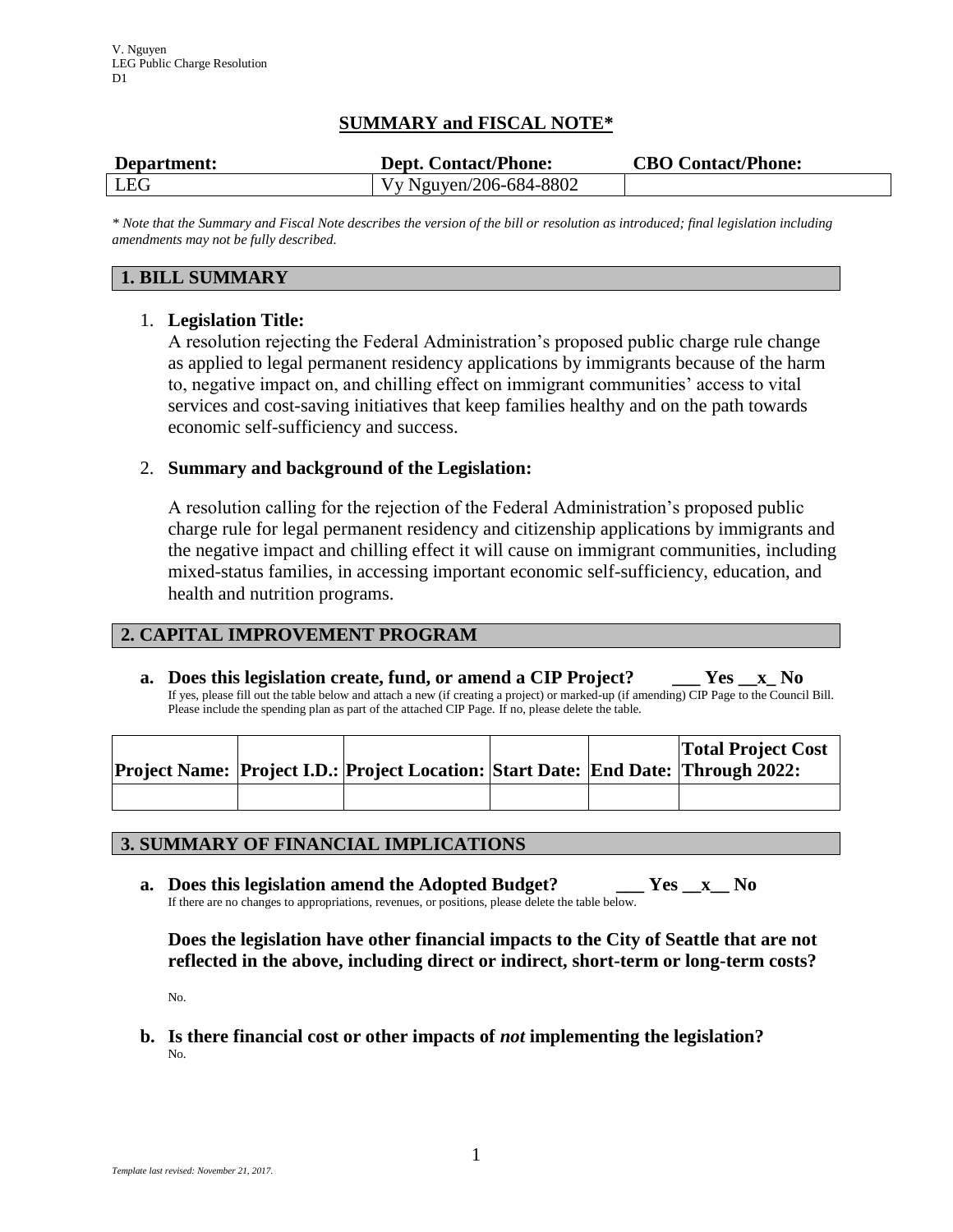If there are no changes to appropriations, revenues, or positions, please delete sections 3.d., 3.e., and 3.f. and answer the questions in Section 4.

### **3.d. Appropriations**

### **\_\_\_\_ This legislation adds, changes, or deletes appropriations.**

If this box is checked, please complete this section. If this box is not checked, please proceed to Revenues/Reimbursements.

| <b>Fund Name and</b><br>number | Dept | <b>Budget Control</b><br>Level Name/#* | 2018<br>Appropriation<br><b>Change</b> | 2019 Estimated<br>Appropriation<br><b>Change</b> |
|--------------------------------|------|----------------------------------------|----------------------------------------|--------------------------------------------------|
|                                |      |                                        |                                        |                                                  |
| <b>TOTAL</b>                   |      |                                        |                                        |                                                  |

**\****See budget book to obtain the appropriate Budget Control Level for your department.*

This table should reflect appropriations that are a direct result of this legislation. In the event that the project/programs associated with this ordinance had, or will have, appropriations in other legislation please provide details in the Appropriation Notes section below. If the appropriation is not completely supported by revenue/reimbursements listed below, please identify the funding source (e.g. available fund balance) to cover this appropriation in the notes section. Also indicate if the legislation changes appropriations one-time, ongoing, or both.

#### Is this change one-time or ongoing?

Please explain any complicated scenarios – e.g. three-year funding agreement but not permanent ongoing.

### Appropriations Notes:

#### **3.e. Revenues/Reimbursements**

#### **\_\_\_\_ This legislation adds, changes, or deletes revenues or reimbursements.**

If this box is checked, please complete this section. If this box is not checked, please proceed to Positions.

### **Anticipated Revenue/Reimbursement Resulting from this Legislation:**

| <b>Fund Name and</b><br><b>Number</b> | Dept | <b>Revenue Source</b> | 2018<br>Revenue | 2019 Estimated<br>Revenue |
|---------------------------------------|------|-----------------------|-----------------|---------------------------|
|                                       |      |                       |                 |                           |
| <b>TOTAL</b>                          |      |                       |                 |                           |

This table should reflect revenues/reimbursements that are a direct result of this legislation. In the event that the issues/projects associated with this ordinance/resolution have revenues or reimbursements that were, or will be, received because of previous or future legislation or budget actions, please provide details in the Notes section below. Do the revenue sources have match requirements? If so, what are they?

#### Is this change one-time or ongoing?

Please explain any complicated scenarios – e.g. three-year funding agreement but not permanent ongoing.

#### Revenue/Reimbursement Notes:

#### **3.f. Positions**

#### **\_\_\_\_ This legislation adds, changes, or deletes positions.**

If this box is checked, please complete this section. If this box is not checked, please proceed to Other Implications.